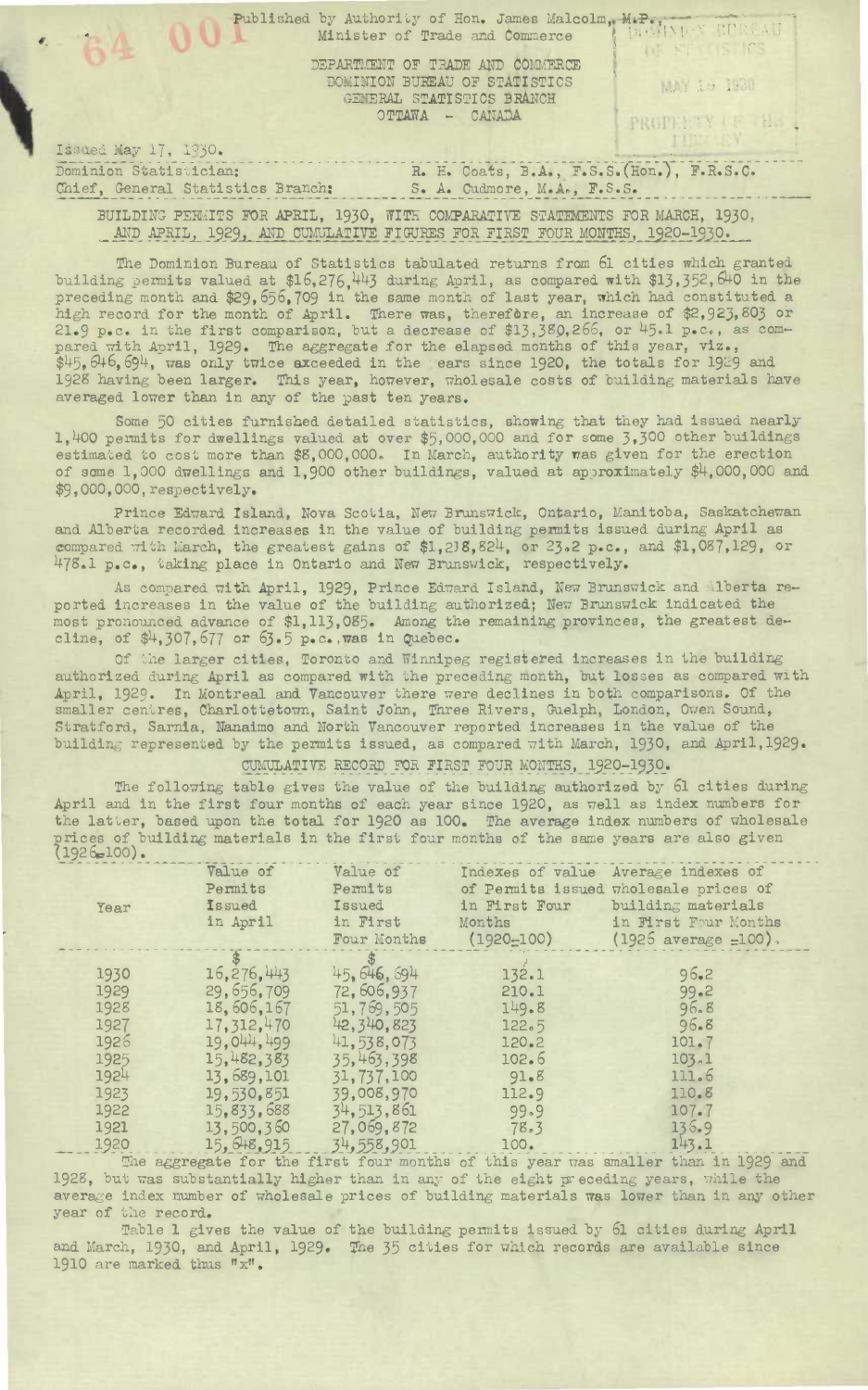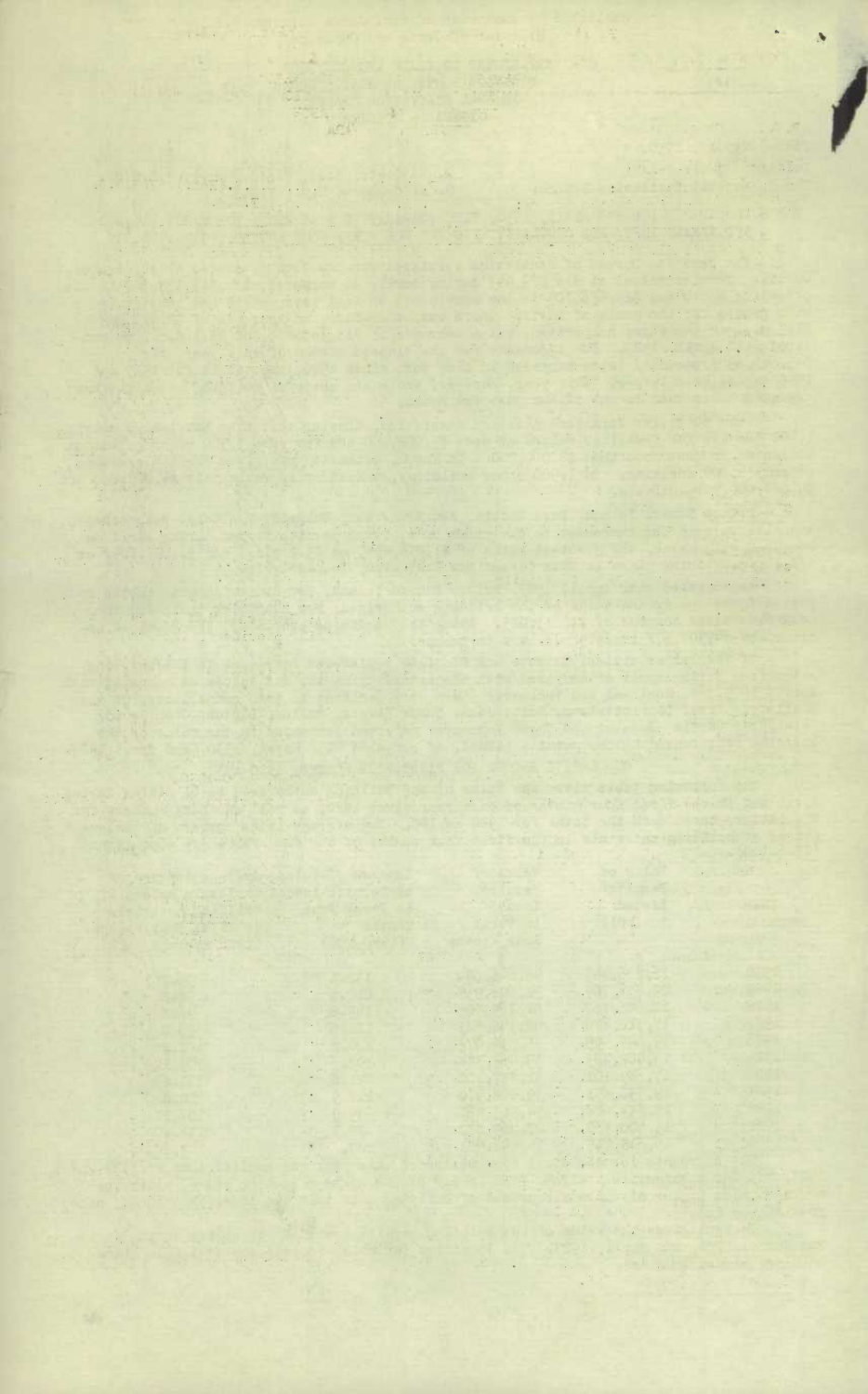| Cities                               | April, 1930           | March, 1930           | April, 1929         |
|--------------------------------------|-----------------------|-----------------------|---------------------|
|                                      | \$                    | \$                    |                     |
| P.E.I. - Charlottetown               | 47,500                | Nil                   | 5,000               |
| Nova Scotia                          | 654,540               | 349,527               | 1,520,931           |
| x Halifax                            | 616,620               | 347,102               | 1, 419, 295         |
| New Glasgow                          | 30,700                | 1,035                 | 81,875              |
| x Sydney                             | 7,220                 | 1,390                 | 19,761              |
| New Brunswick                        | 1, 314, 494           | 227, 365              | 201,409             |
| Fredericton                          | 4,000<br>27,405       | 6,000                 | Nil<br>58,955       |
| x Honcton<br>x Saint John            | 1,283,089             | 77,215<br>144, 150    | 142,454             |
| Quebec                               | 2,476,778             | 2,632,961             | 6,784,455           |
| x Montreal $\frac{x}{x}$ Maisonneuve | 1,403,765             | 1,666,770             | 4,955,460           |
| x Quebec                             | 529,385               | 332,441               | 995,620             |
| Shawinigan Falls                     | 21,200                | 234,900               | 48,825              |
| x Sherbrooke                         | 63,400                | 16,800                | 87,000              |
| x Three Rivers                       | 438,695               | 112,050               | 255,075             |
| x Westmount                          | 20 333                | 270,000               | 442,475             |
| Ontario                              | 6,456,682             | 5,237,858             | 10, 181, 046        |
| Belleville                           | 15, 340               | 27,400<br>20,869      | 13,515<br>75,116    |
| x Brantford<br>Chatham               | 32,887<br>23,720      | 32,850                | 46,225              |
| x Fort William                       | 49,200                | 32,000                | 1,035,225           |
| Galt                                 | 34,785                | 10,613                | 58,135              |
| x Guelph                             | 54,778                | 22,962                | 48,465              |
| x Hamilton                           | 675,900               | 1,025,600             | 353,150             |
| x Kingston                           | 78,713                | 26,300                | 86,759              |
| x Kitchener                          | 251,566               | 75,419                | 272,140             |
| x London                             | 436,320               | 79,075                | 206,985             |
| Niagara Falls                        | 65,320                | 46,745                | 151,128             |
| Oshawa                               | 17,835                | 7,950                 | 69,750              |
| x Ottawa                             | 279,095               | 163,260               | 900,000             |
| Owen Sound                           | 12,700                | 1,700                 | 6,000               |
| x Peterborough<br>x Port Arthur      | 36,945<br>38,410      | 29,865<br>7,785       | 130,965<br>75,125   |
| x Stratford                          | 68,891                | 9,710                 | 59,485              |
| x St. Catharines                     | 76,665                | 77,935                | 328,903             |
| x St. Thomas                         | 14,410                | 6,380                 | 22, 340             |
| Sarnia                               | 60,861                | 56,000                | 42,082              |
| Sault Ste. Marie                     | 56,812                | 15,695                | 89,634              |
| x Toronto                            | 2,742,750             | 2,451,868             | 3,850,436           |
| York and East York Townships         | 871,048               | 649.930               | 919,580             |
| Welland                              | 16,135                | 2,875                 | 18,530              |
| x Windsor                            | 174,975               | 198,170               | 737,966             |
| East Windsor                         | 77,450                | 97,925                | 117,300             |
| Riverside                            | 22,350                | 20,100<br>10,950      | 96,500              |
| Sandwich<br>Walkerville              | 9,975<br>141,000      | 16,000                | 38,375<br>233,000   |
| Woodstock                            | 19,846                | 13,927                | 98,232              |
| Mani toba                            | 862,327               | 295,645               | 1,971,919           |
| x Brandon                            | 9,812                 | 139,150               | 68,204              |
| St. Boniface                         | 16,365                | 15,945                | 34,765              |
| x Winnipeg                           | 836,150               | 140,550               | 1,868,950           |
| Saskatchewan                         | 1,232,572             | 638,465               | 3,205,536           |
| x Moose Jaw                          | 47,610                | 111,490               | 46,990              |
| x Regina                             | 445,257               | 446.530               | 2,186,458           |
| x Saskatoon                          | 739,705               | 80,445                | 972,088             |
| Alberta                              | 1,865,175             | 1,427,629             | 1,766,147           |
| x Calgary<br>x Edmonton              | 847,888<br>922,480    | 321, 539<br>1,060,575 | 935,907<br>528,785  |
| Lethbridge                           |                       | 40,050                | 135,125             |
| Medicine Hat                         | 92, 312<br>2, 495     | 5,465                 | 166.330             |
| British Columbia                     | 1,366,375             | 2,543,190             | 4,020,266           |
| Kamloops                             | 30,835                | 13,595                | 31,464              |
| Nanaimo                              | 11,225                | 175                   | 6,000               |
| x New Westminster                    | 99,470                | 39,225                | 125,300             |
| Prince Rupert                        | 3,250                 | 9,100                 | 22,050<br>1,431,295 |
| x Vancouver<br>North Vancouver       | 1, 114, 450<br>19,315 | 1,785,435<br>11,790   | 10,425              |
| x Victoria                           | 87,830                | 683,870               | 2, 343, 732         |
| Total - 61 Cities                    | 16,276,443            | 13, 352, 640          | 29,656,709          |
| $x$ Tobal - 35 Cities                | 14.452.599            | 11.964.700            | 27.116.864          |

17/5/30 MS.

×

 $\overline{\mathbf{a}}$